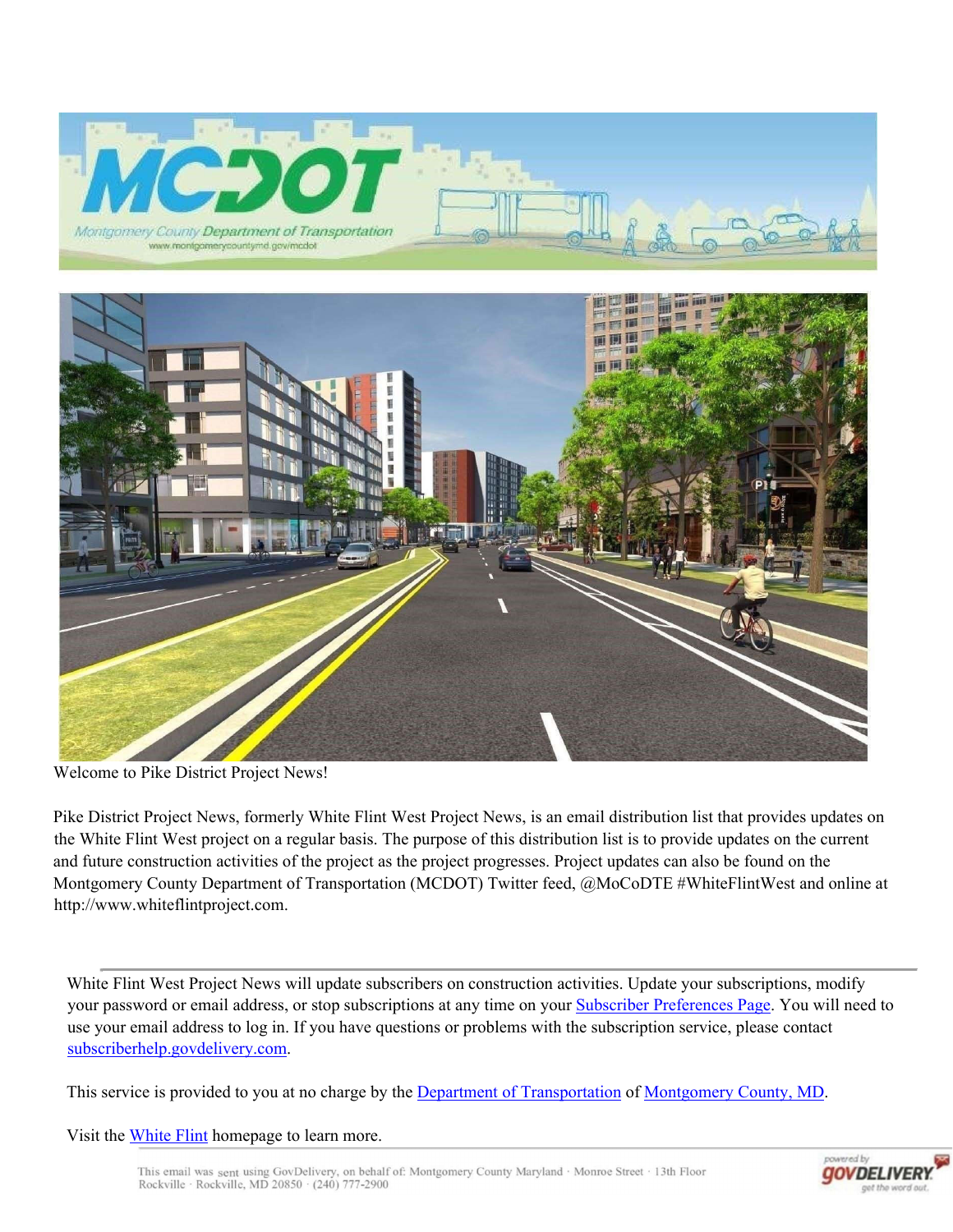## Construction Activities Anticipated Beginning March 20, 2022

Executive Boulevard at Old Georgetown Road (MD 187) Maintenance of Traffic (MOT) for Vehicles and Pedestrians

As a reminder to the traveling public and County residents, please pay attention to the current traffic shift established in December 2021 on Executive Boulevard between the Old Georgetown Road intersection and the signalized intersection for 6000/6001 Executive Boulevard. Each direction has only a single lane in this area. Please drive with caution through this stretch of roadway. Please continue to follow pavement markings, signage and exercise caution through all work zones.

## Accomplishments Last Period

With inclement weather having little impact on Project progress during January and February, crews from Kokosing Construction Company (formerly Corman Kokosing Construction Company) and their subcontractors were able to stay on schedule from January 2, 2022 to March 20, 2022. As of March 20, Kokosing Construction Company (Kokosing) completed the following:

- Kokosing has installed over 90% of the new storm drain/storm water management system with most of the system being tied in at the necessary existing junctions and made fully operational.
- Per the original project scope, all new Washington Suburban Sanitary Commission (WSSC) water and sanitary sewer system lines and components have been installed, tested, switched over as the new system, and made fully operational. The old water and sewer lines that were not removed were abandoned in place using sand mix "flowable fill."
- Verizon Communications has finished the switchover to their new fiber-optic and copper telecommunications infrastructure including removal of old overhead lines and underground copper and fiber-optic cable bundles.
- On Towne Road, Kokosing's subcontractor has completed most of the temporary pavement restoration where they excavated for and installed the WSSC water and sewer lines.
- Kokosing's underground and aerial infrastructure subcontractor has completed construction of over 90% of the contracted telecommunications and signalization systems—including underground conduit bundles and their required junction boxes which has allowed for telecoms such as Comcast and MCI to begin installing their new cables.
- Kokosing completed over 90% of the construction of new roadway subgrade including the installation of stormwater underdrain for the westbound lanes of Old Georgetown Road from Grand Park Avenue to Executive Boulevard.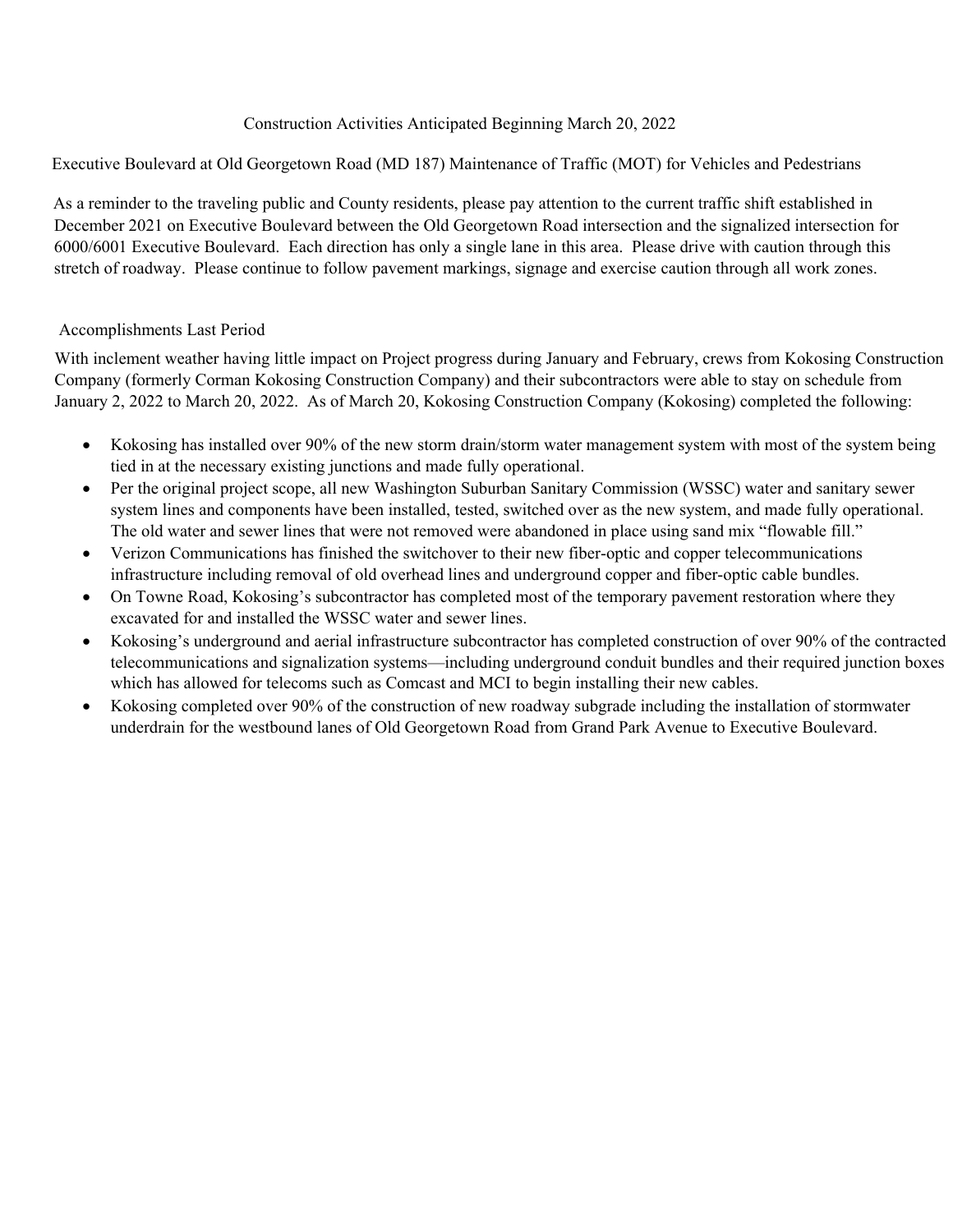

Roadway Subgrade Construction of the Westbound Lanes of Old Georgetown Road



Cut and Fill Operation at the North End of Towne Road

## Upcoming Construction Activities

Kokosing and their subcontractors will continue with work on Old Georgetown Road, Executive Boulevard, Banneker Avenue between Old Georgetown Road, the T-Mobile building's back entrance and Towne Road. During the upcoming period, the contractor will perform the following major activities:

• On Towne Road, Kokosing will keep installing new 36" storm drain line and manholes as well as the remaining lateral lines and structures connected to the new 36" storm drain system.